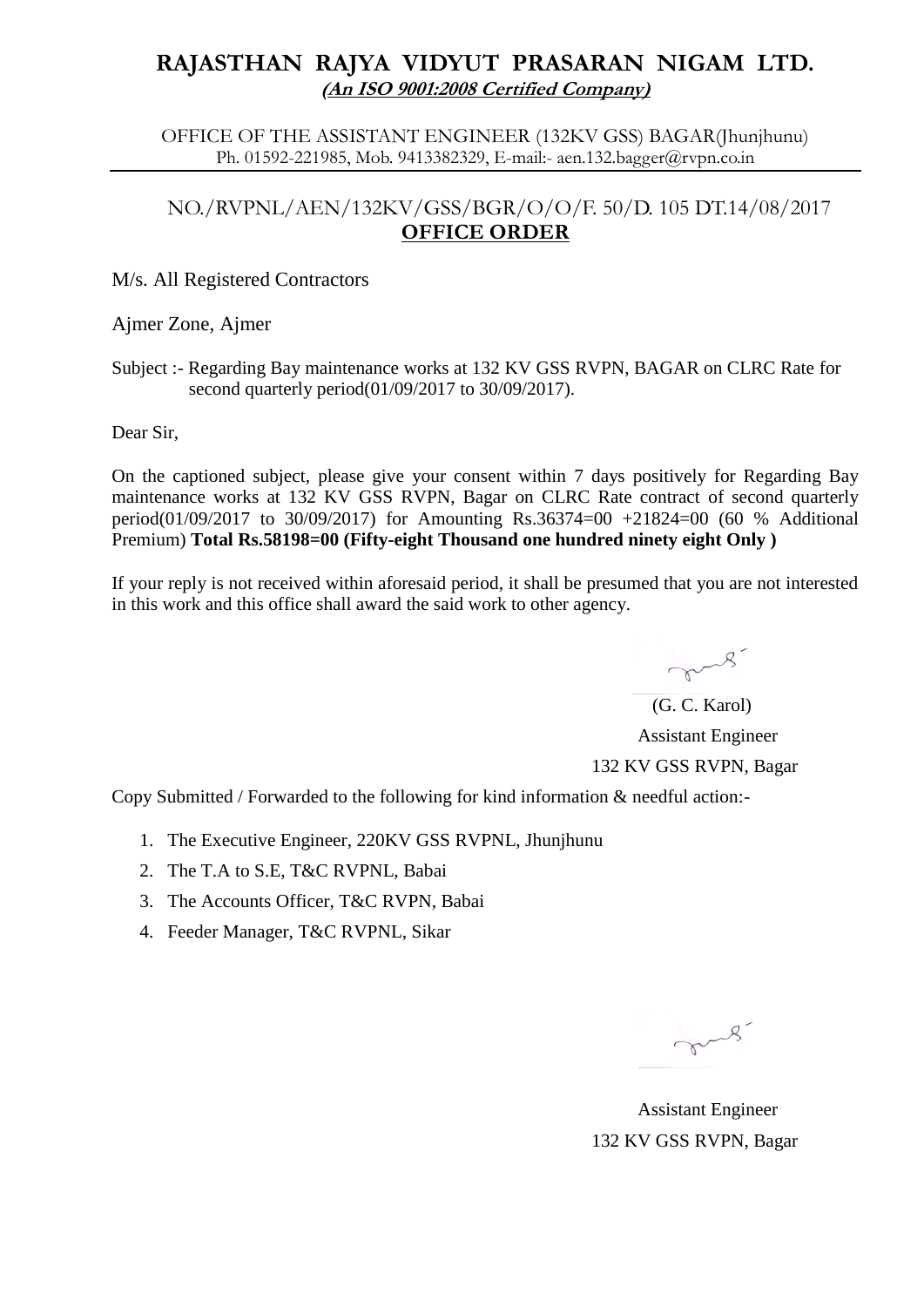### RAJASTHAN RAJYA VIDHYUT PRASARAN NIGAM LTD. (An ISO 9001:2000 Certified Company)

## OFFICE OF THE ASSISTANT ENGINEER(132KV GSS) BAGAR (JJN) Ph. 01592-221985, Mob. 9413382329, E-mail:- aen\_132\_bagger@rvpn.co.in

#### **G Schedule for Maintenance work of Substation on labour contract Rate as per order No.RVPN/SE(SSPC)/XEN(TK)/BSR/A1/D.21 dated 04.04.2011**

| S<br>No | Description of Work                                                                           | Unit | Qty.             | Rate    | Amount<br>in Rs |
|---------|-----------------------------------------------------------------------------------------------|------|------------------|---------|-----------------|
| 3.0     | <b>Maintenance of Bay Equipments</b>                                                          |      |                  |         |                 |
|         |                                                                                               |      |                  |         |                 |
|         | Providing of work assistance as given below in Maintenance                                    |      |                  |         |                 |
|         | work of following bay equipments such as Circuit Breaker,                                     |      |                  |         |                 |
|         | Current Transformers, Lightning Arrestors, Isolators, CVTs,                                   |      |                  |         |                 |
|         | PLCC equipments and corresponding Control and Relay                                           |      |                  |         |                 |
|         | Panels. (All spares, lubricating material and only special T&P                                |      |                  |         |                 |
|         | shall be provided by RVPN. Cleaning material and general                                      |      |                  |         |                 |
|         | T&P shall be arranged by the contractor.)                                                     |      |                  |         |                 |
|         | a) Checking of tightness of clamps &connectors.                                               |      |                  |         |                 |
|         | b) Cleaning of all insulators.                                                                |      |                  |         |                 |
|         | c) Attending to oil leakage, if any.                                                          |      |                  |         |                 |
|         | d) Cleaning of all Junction Boxes and secondary terminal<br>boxes.                            |      |                  |         |                 |
|         | e) Checking of operation of CB throughrelays and verifying                                    |      |                  |         |                 |
|         | various logic andcontrol circuits and annunciation circuits.                                  |      |                  |         |                 |
|         | f) Measurement of CB operation timings.                                                       |      |                  |         |                 |
|         | g) Checking of Isolator operation and itsalignments.                                          |      |                  |         |                 |
|         | h) Checking of gas pressures like SF6 & N2in circuit                                          |      |                  |         |                 |
|         | breakers/CTs, etc.                                                                            |      |                  |         |                 |
|         | i) Measurement of IR values of LAs, CTs and CVTs.                                             |      |                  |         |                 |
|         | j) Lubrication of defined parts of all equipments all                                         |      |                  |         |                 |
|         | required points.                                                                              |      |                  |         |                 |
|         | k) Washing the equipments. In case oilstains are present, then                                |      |                  |         |                 |
|         | washing is to bedone with use of detergent solution.                                          |      |                  |         |                 |
|         | 1) Cleaning of C&R panel from inside.<br>m) Providing other related work assistance as may be |      |                  |         |                 |
|         | required by Incharge.                                                                         |      |                  |         |                 |
| 3.1     | 400 KV Bay(1 No. Supervisor + 10 Nos. Workmen)                                                | Each | $\mathbf{0}$     | 2773.00 | $\overline{0}$  |
| 3.2     | 220 KV bay (1 No. Supervisor $+ 8$ Nos. Workmen)                                              | Each | $\boldsymbol{0}$ | 2332.00 | $\mathbf{0}$    |
| 3.3     | 132 KV bay (1 No. Supervisor + 6 Nos. Workmen)                                                | Each | $5*1$            | 1892.00 | 9460.00         |
| 3.4     | 33 or 11 KV bay (1 No. Supervisor $+ 5$ Nos. Workmen)                                         | Each | $10*1$           | 1666.00 | 16660.00        |
|         |                                                                                               |      |                  |         |                 |
| 4.0     | <b>Maintenance of Power Transformers</b>                                                      |      |                  |         |                 |
|         | Providing of work assistance as given below in Maintenance of                                 |      |                  |         |                 |
|         | Power Transformers for the following types of Power                                           |      |                  |         |                 |
|         | Transformers. (All spares, lubricating material and only special                              |      |                  |         |                 |
|         | T&P shall be provided by RVPN. Cleaning material and                                          |      |                  |         |                 |
|         | general T&P shall be arranged by the contractor.)                                             |      |                  |         |                 |
|         | a) Cleaning of porcelain of bushings.<br>b) Checking of tightness of clamps & Connectors.     |      |                  |         |                 |
|         | c) Cleaning of Buchholz & oil surge relays.                                                   |      |                  |         |                 |
|         | d) Cleaning of glasses of all oil level indicators.                                           |      |                  |         |                 |
|         | e) Cleaning of marshalling box, cooler control cubicle,                                       |      |                  |         |                 |
|         | thermometer etc., as provided.                                                                |      |                  |         |                 |
|         | f) Attending to oil leakage from Transformer Body &                                           |      |                  |         |                 |
|         | Bushings.                                                                                     |      |                  |         |                 |